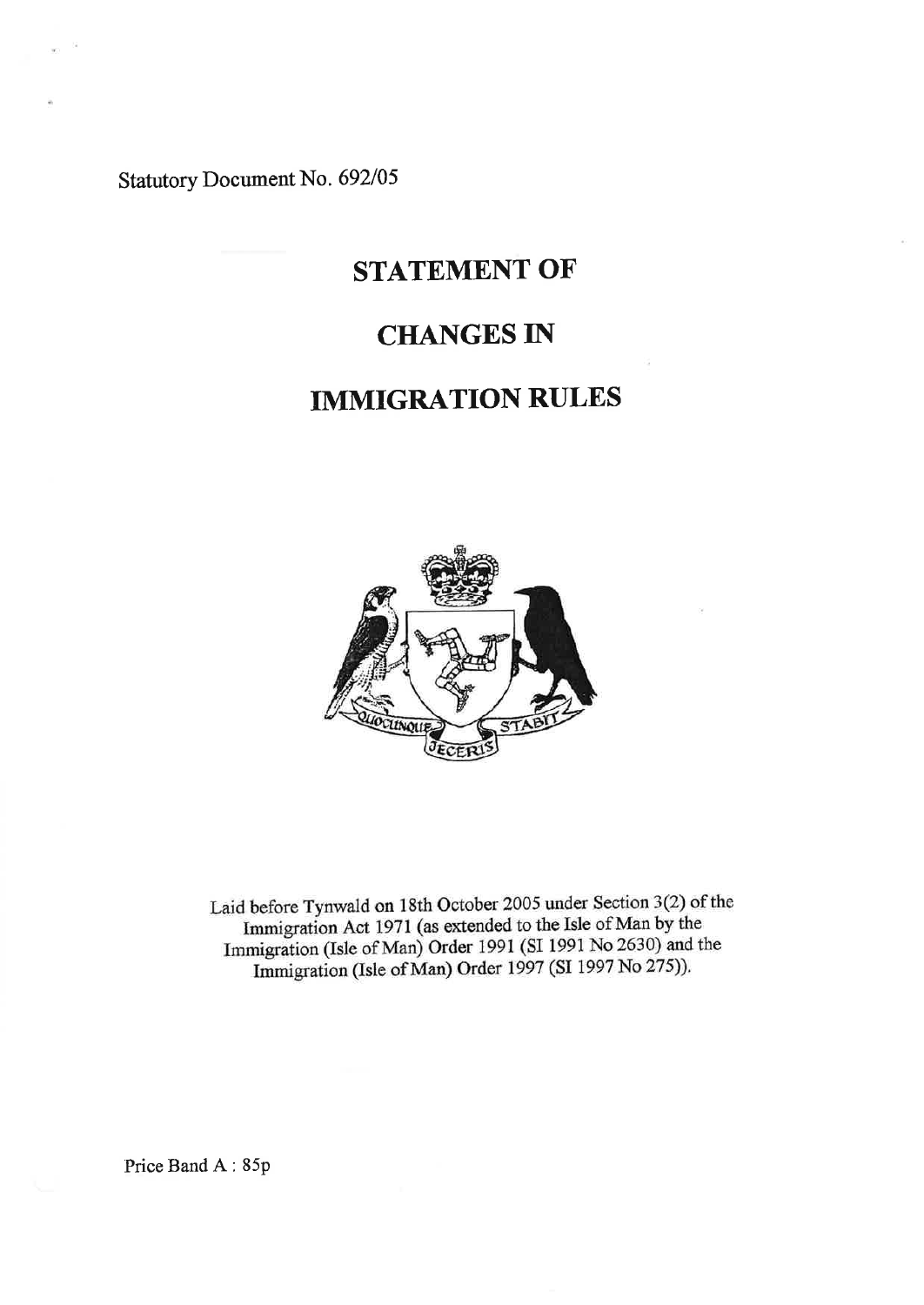## **STATEMENT OF CHANGES** IN IMMIGRATION RULES

His Excellency the Lieutenant Governor has made the changes hereinafter stated in the Rules laid down by him as to the practice to be followed in the administration of the Immigration Act 1971 as extended to the Isle of Man for regulating entry into and the stay of persons in the Isle of Man and contained in the Statement laid before Tynwald on  $17^{\text{th}}$ May 2005 (Statutory Document No: 62/05)

These changes take effect on the 16<sup>th</sup>. September 2005.

In the list of Contents, in Part 5: Persons seeking to enter or remain in the Isle of  $\mathbf{1}$ . Man for employment, after the entry 'Work permit employment 128-135' insert -

 $135A - 135H$ ". "Highly Skilled Migrant Programme

For paragraphs 70 to 75, substitute - $2.$ 

## "Requirements for leave to enter the Isle of Man as a postgraduate doctor or dentist

The requirements for leave to enter the Isle of Man for the purpose of 70. training as a doctor or dentist are that the applicant -

- is a graduate from a medical school or dental school who has  $(i)$  $(a)$ a confirmed place on a recognised Foundation Programme to continue their training as a doctor or dentist in the Isle of Man; or
	- is a doctor or dentist who has full, limited or temporary  $(b)$ registration with the General Medical Council or General Dental Council or who is eligible for the same and who intends to undertake basic or higher specialist training in the Isle of Man in a hospital or the Community Health services or in General Practice, or in a combination of these; and
- holds a letter from the Postgraduate Dean responsible for his training  $(ii)$ in the Isle of Man approving the applicant's training plan and recommending the duration of leave that should be granted; and
- is able to maintain and accommodate himself and any dependants  $(iii)$ without recourse to public funds; and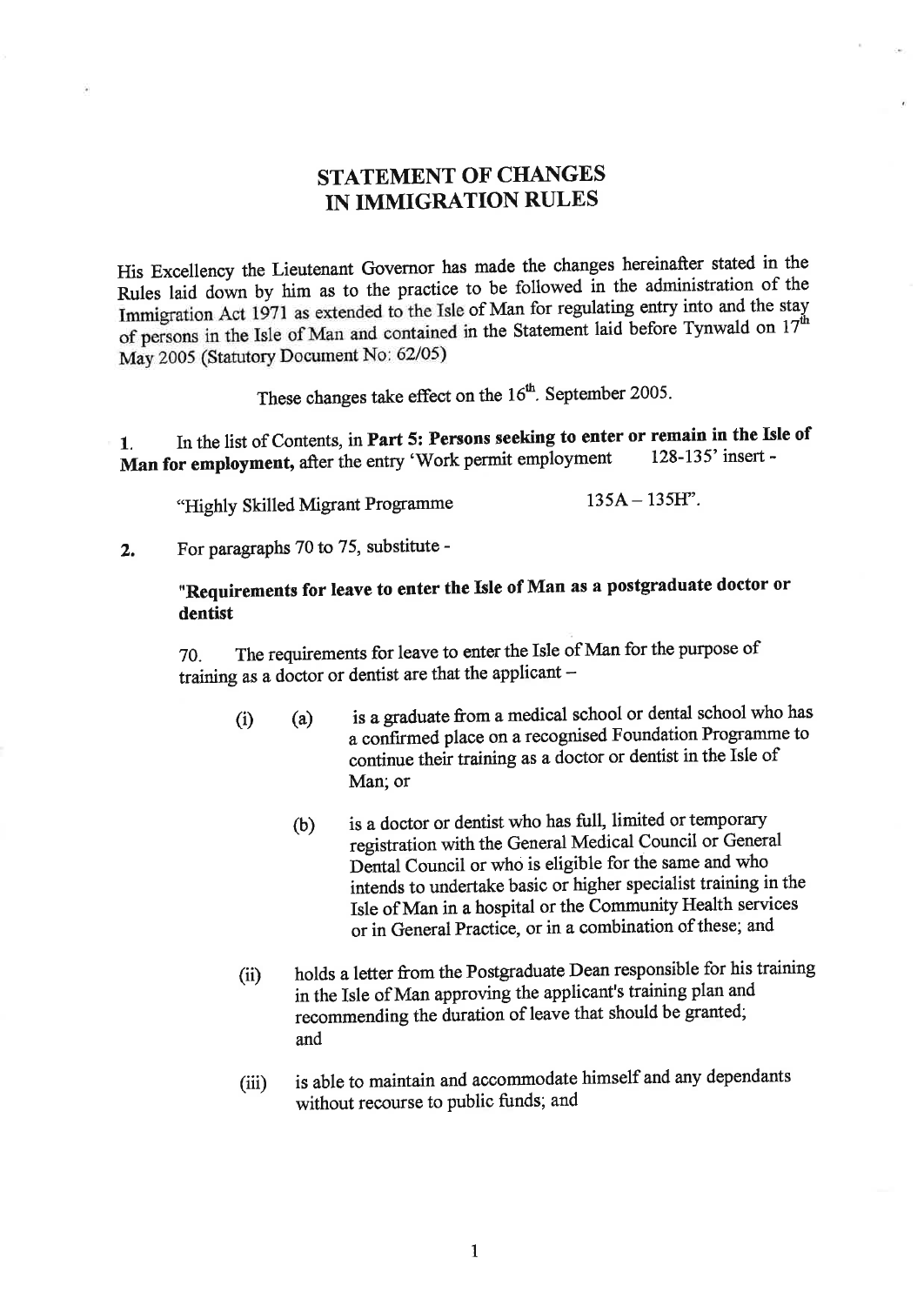- (iv) intends to leave the Isle of Man if, on expiry of his leave under this pangraph, he has not been granted leave to remain in the Isle of Man as-
	- (a) a doctor or dentist undertaking a period of clinical attachment or a dental observer post in accordance with paragraphs 75G to 75M of these Rules; or
	- (b) a work permit holder in accordance with paragraphs I28 to 135 of these Rules; or
	- (c) a highly skilled migrant in accordance with paragraphs <sup>1354</sup> to 135H of these Rules; or
	- (d) a person intending to establish themselves in business in accordance with paragraphs 200 to 210 of these Rules.
- $(v)$ if his study at medical school or dental school, or any subsequent studies he has undertaken, were sponsored by a government or international scholarship agency, he has the written consent of his sponsor to enter or remain in the Isle of Man as a postgraduate doctor or dentist; and
- $(vi)$ if he has previously been granted leave as a postgraduate doctor or dentist, is not seeking leave to enter or remain which, when amalgamated with any previous periods of leave in this category, would total more than  $-$ 
	- (a) 26 months to complete a Foundation Programme; or
	- 3 years to complete basic specialist training, if the applicant has already completed a Foundation Programme; or (b)
	- 4 years to complete basic specialist training, if the applicant has not already completed a Foundation Programme; and (c)
- holds a valid entry clearance for entry in this capacity except where he is a British National (Overseas), a British overseas territories citizen, a British Overseas citizen, a British protected person or a person who under the British Nationality Act 1981 is a British subject.  $(vii)$

### Leave to enter as a postgraduate doctor or dentist

71. Leave to enter the Isle of Man as a postgraduate doctor or dentist may be granted -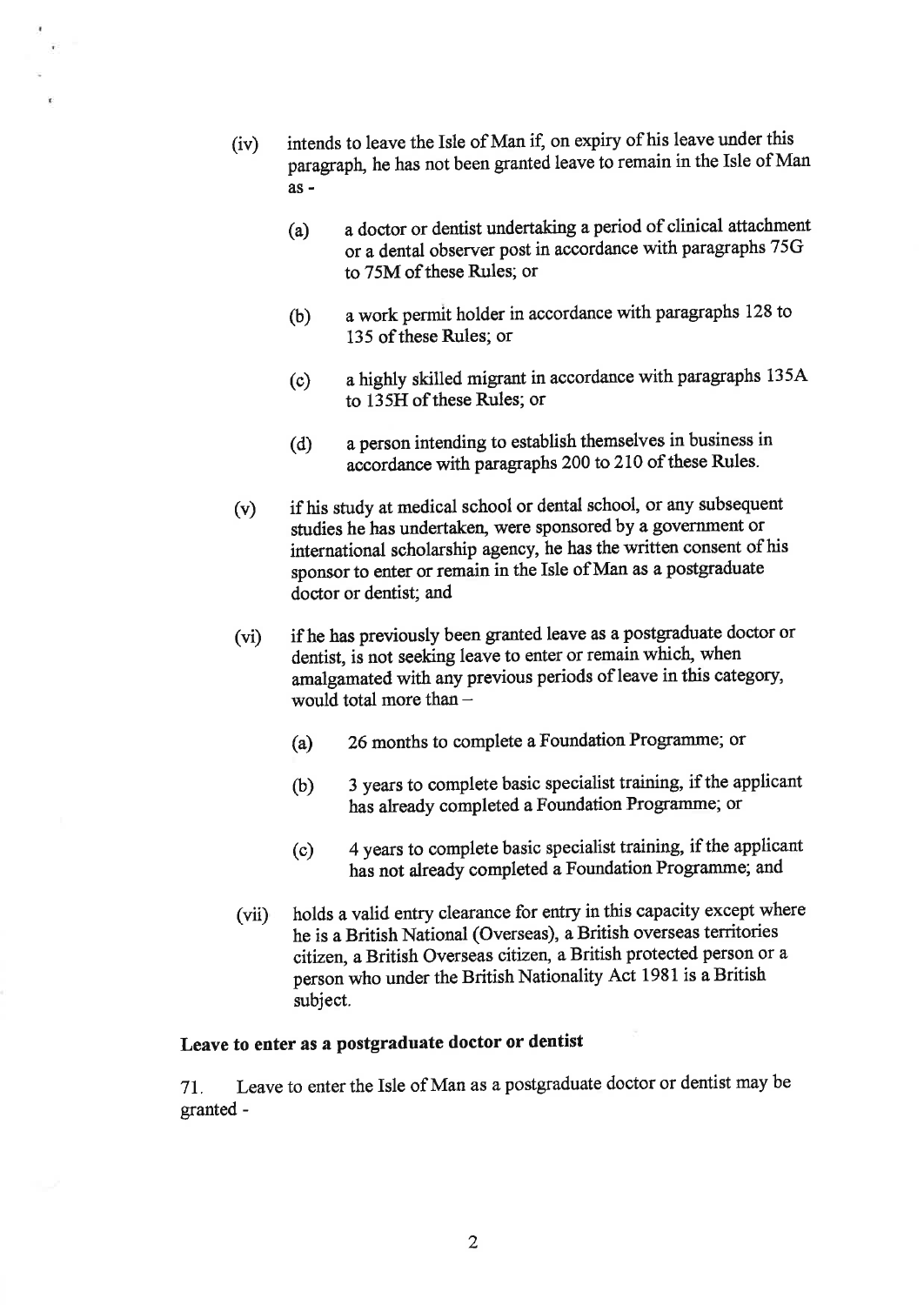- (i) to undertake a Foundation Programme, for a period not exceeding 26 months; or
- (ii) to undertake postgraduate training as a doctor or dentist in a hospital or the Community Health services or in General Practice, or in a combination of these, for a period not exceeding 3 years at a time;

provided the Immigration Officer is satisfred that each of the requirements of paragraph 70 is met.

#### Refusal of leave to enter as a postgraduate doctor or dentist

72. Leave to enter as a postgraduate doctor or dentist is to be refused if the Immigration Officer is not satisfied that each of the requirements of paragraph 70 is met.

#### Requirements for an extension of stay as a postgraduate doctor or dentist

73. The requirements to be met by a person seeking an extension of stay as <sup>a</sup> postgraduate doctor or dentist are that the applicant -

- meets the requirements of paragraph  $70$  (i) to (vi); and  $(i)$
- has leave to enter or remain in the Isle of Man as either  $(ii)$ 
	- (a) a student in accordance with paragraphs 57 to 69L of these Rules; or
	- (b) as a postgraduate doctor or dentist in accordance with paragraphs 70 to 75 of these Rules; or
	- (c) as a doctor taking the PLAB Test in accordance with paragraphs 754 to 75F of these Rules; or
	- (d) as a doctor or dentist undertaking a period of clinical attachment or a dental observer post in accordance with paragraphs 75G to 75M of these Rules; or
	- (e) as a work permit holder in accordance with paragraphs 128 to 135 of these Rules.

#### Extension of stay as a postgraduate doctor or dentist

- 74. An extension of stay as a postgraduate doctor or dentist may be granted
	- (i) to undertake a Foundation Programme, for a period not exceeding 26 months; or
	- (ii) to undertake postgraduate training as a doctor or dentist in a hospital or the Community Health seryices or in General Practice, or in a combination of these, for a period not exceeding 3 years at a time;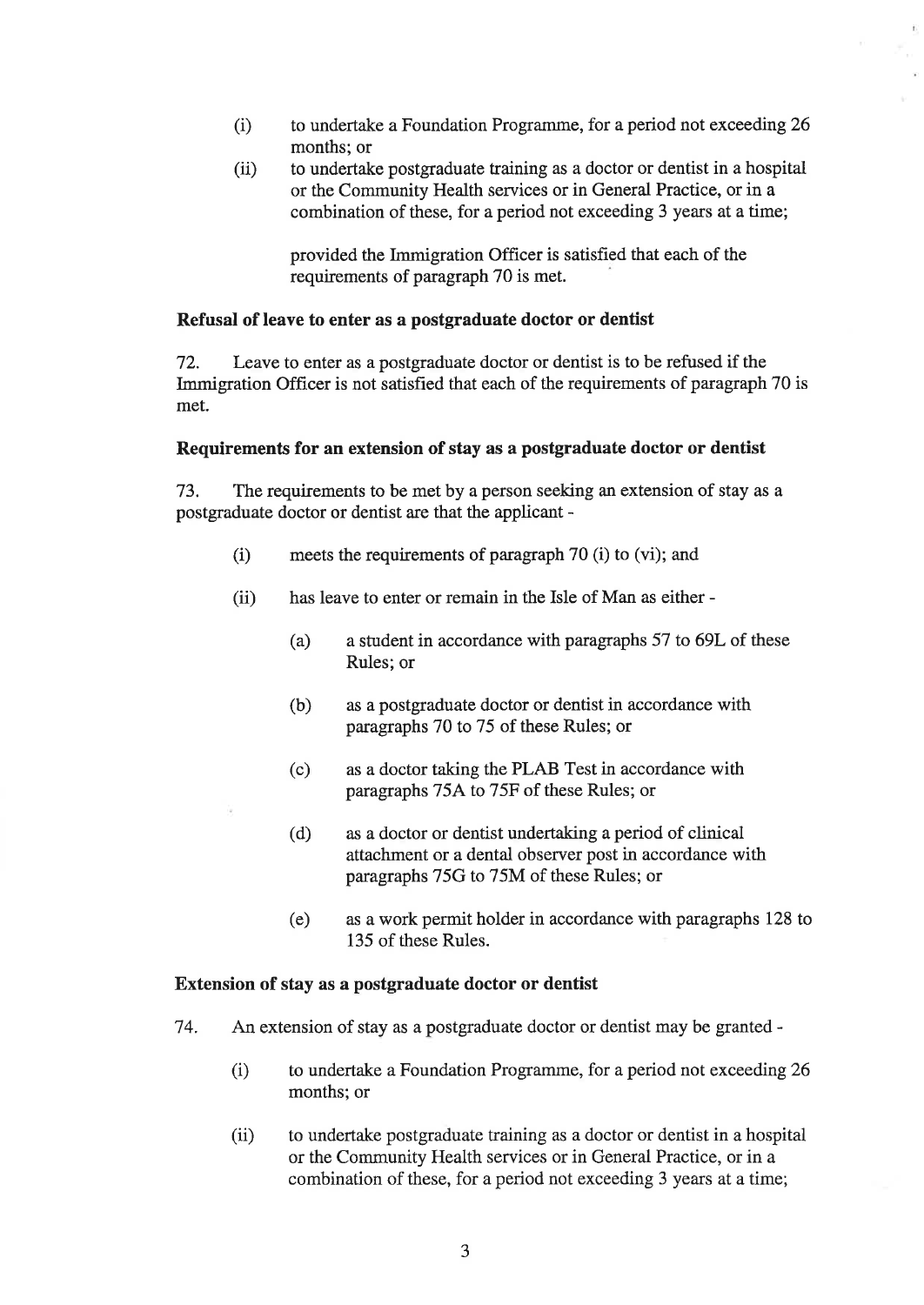provided the Lieutenant Governor is satisfied that each of the requirements of paragraph 73 is met.

#### Refusal of an extension of stay as a postgraduate doctor or dentist

15. An extension of stay as a postgraduate doctor or dentist is to be refused if the Lieutenant Governor is not satisfied that each of the requirements of paragraph 73 is met.".

- 3. For sub-paragraph  $(x)$  of paragraph 95, substitute
	- $f(x)$  holds a valid Isle of Man entry clearance, granted for a limited period not exceeding 2 years, for entry in this capacity.".
- 4. For paragraph 96, substitute -

'N.

#### "Leave to enter as a working holidaymaker

96. A person seeking to enter the Isle of Man as a working holidaymaker may be admitted provided he is able to produce on arival a valid Isle of Man entry clearance granted for a period not exceeding2 years for entry in this capacity.".

5. In paragraph 135D4 for the word 'student' substitute the words 'work permit holder'.

6, After paragraph 135H insert -

"[135I - 135N Not Used]".

- 7. In paragraphs 260 and 261 for '222' wherever occurring substitute '259'.
- 8. For paragraphs 268, 267, and 268, substitute  $-$

#### "Refusal of extension of stay as a retired person of independent means

268. An extension of stay as a retired person of independent means is to be refused if the Lieutenant Governor is not satisfied that each of the requirements of paragraph 266, 266A, 266B, 266C or 266D is met.".

9. In sub-paragraph (i) of paragraph 295D, remove quotation marks.

10 For sub-paragraph (9) of paragraph 322, substitute -

"(9) Failure by an applicant to produce within a reasonable time information, documents or other evidence required by the Lieutenant Governor to establish his claim to remain under these rules;".